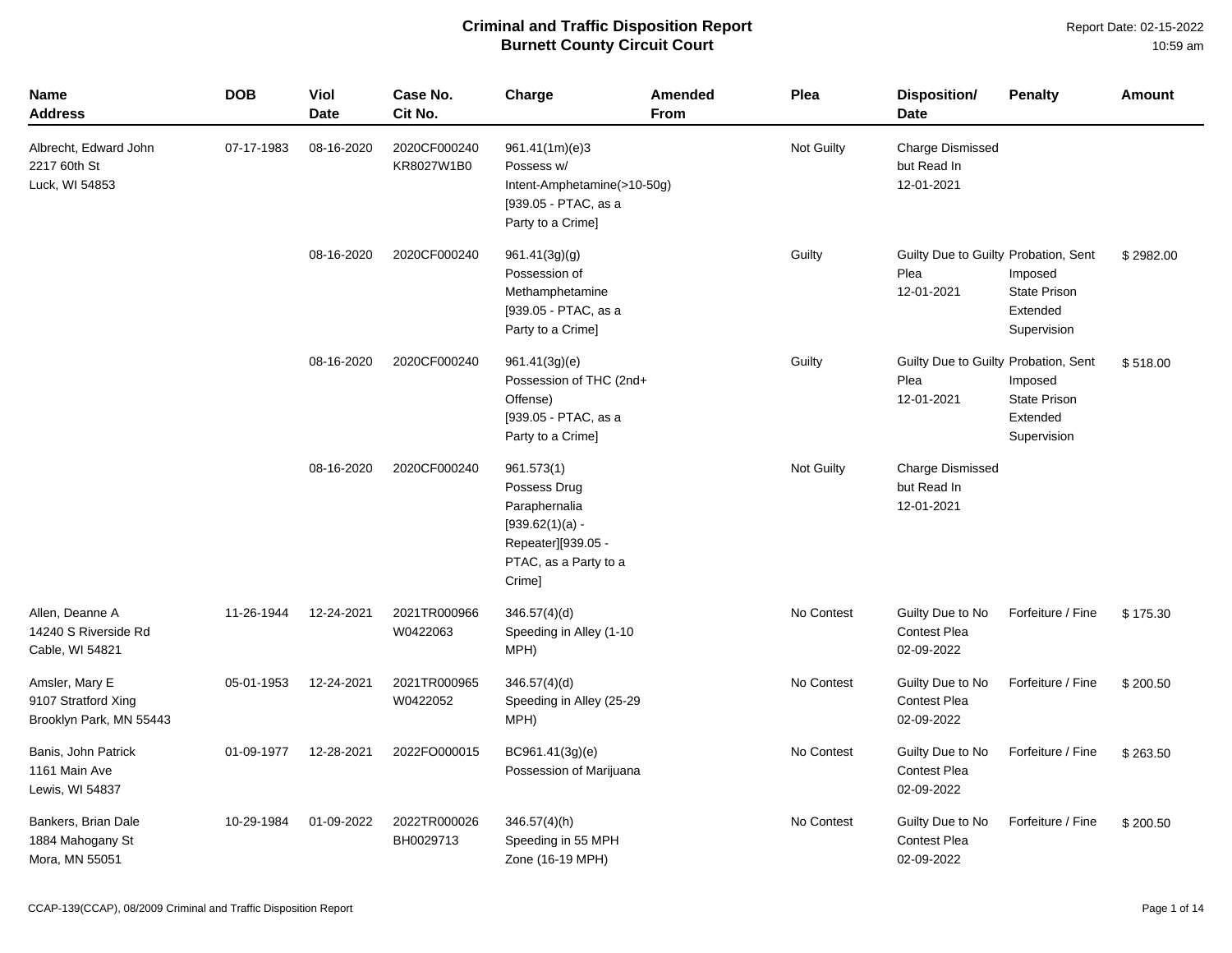| <b>Name</b><br>Address                                                                  | <b>DOB</b> | Viol<br><b>Date</b> | Case No.<br>Cit No.       | Charge                                                                          | Amended<br><b>From</b>                             | Plea       | <b>Disposition/</b><br><b>Date</b>                         | <b>Penalty</b>                                            | <b>Amount</b> |
|-----------------------------------------------------------------------------------------|------------|---------------------|---------------------------|---------------------------------------------------------------------------------|----------------------------------------------------|------------|------------------------------------------------------------|-----------------------------------------------------------|---------------|
| Barber, William James<br>4016 State Road 70<br>Hertel, WI 54845                         | 04-02-1974 | 02-23-2021          | 2021CF000138              | 948.03(2)(b)<br>Child Abuse-Intentionally<br>Cause Harm                         |                                                    | Guilty     | Guilty Due to Guilty Probation, Sent<br>Plea<br>11-29-2021 | Imposed<br><b>State Prison</b><br>Extended<br>Supervision | \$518.00      |
|                                                                                         |            | 02-23-2021          | 2021CF000138              | 940.19(1)<br>Battery                                                            |                                                    | Not Guilty | <b>Charge Dismissed</b><br>but Read In<br>11-29-2021       |                                                           |               |
|                                                                                         |            | 02-23-2021          | 2021CF000138              | 947.01(1)<br><b>Disorderly Conduct</b><br>$[968.075(1)(a) -$ Domestic<br>Abuse] |                                                    | Not Guilty | <b>Charge Dismissed</b><br>but Read In<br>11-29-2021       |                                                           |               |
| Belisle, Jason Winn<br>4531 Sand Point Rd<br>Webster, WI 54893                          | 07-09-1976 | 12-14-2021          | 2022TR000041<br>BH6700282 | 341.03(1)<br>Operate after Rev/Susp<br>of Registration                          |                                                    | No Contest | Guilty Due to No<br><b>Contest Plea</b><br>02-09-2022      | Forfeiture / Fine                                         | \$175.30      |
| Benjamin, Candice Jean<br><b>Rt2 Box 233</b><br>Sandstone, MN 55072                     | 01-10-1985 | 12-19-2021          | 2021TR000937<br>BH0029374 | 347.48(2m)(d)<br>Vehicle Passenger Fail to<br>Wear Seat Belt                    |                                                    | No Contest | Guilty Due to No<br><b>Contest Plea</b><br>02-09-2022      | Forfeiture / Fine                                         | \$10.00       |
| Benjamin, Lonnie Ray<br>63550 Badger Rd<br>Sandstone, MN 55072                          | 02-12-1980 | 01-11-2022          | 2022CT000004<br>BF5931796 | BC343.18(1)<br>No Valid Driver's License Revoked (Rev due to<br>on Person       | <b>Operating While</b><br>alc/contr subst/refusal) | No Contest | Guilty Due to No<br><b>Contest Plea</b><br>02-09-2022      | Forfeiture / Fine<br><b>Other Sentence</b>                | \$150.10      |
| Benjamin, Wendy M<br>Rr 2 Box 239<br>Sandstone, MN 55072                                | 08-16-1959 | 12-14-2021          | 2021TR000931<br>BH6700271 | 343.05(3)(a)<br>Operate w/o Valid<br>License (1st Violation)                    |                                                    | No Contest | Guilty Due to No<br>Contest Plea<br>02-09-2022             | Forfeiture / Fine                                         | \$200.50      |
| Berry, Andrew Claude<br>c/o Diane Fowler<br>7304 Cedar Street East<br>Webster, WI 54893 | 04-08-1973 | 12-24-2021          | 2021TR000967<br>W0422074  | 346.57(4)(d)<br>Speeding in Alley (1-10<br>MPH)                                 |                                                    | No Contest | Guilty Due to No<br><b>Contest Plea</b><br>02-09-2022      | Forfeiture / Fine                                         | \$175.30      |
| Berry, Andrew Claude<br>c/o Diane Fowler<br>7304 Cedar Street East<br>Webster, WI 54893 | 04-08-1973 | 12-24-2021          | 2021TR000968<br>W0422085  | 343.44(1)(a)<br><b>Operating While</b><br>Suspended                             |                                                    | No Contest | Guilty Due to No<br><b>Contest Plea</b><br>02-09-2022      | Forfeiture / Fine                                         | \$200.50      |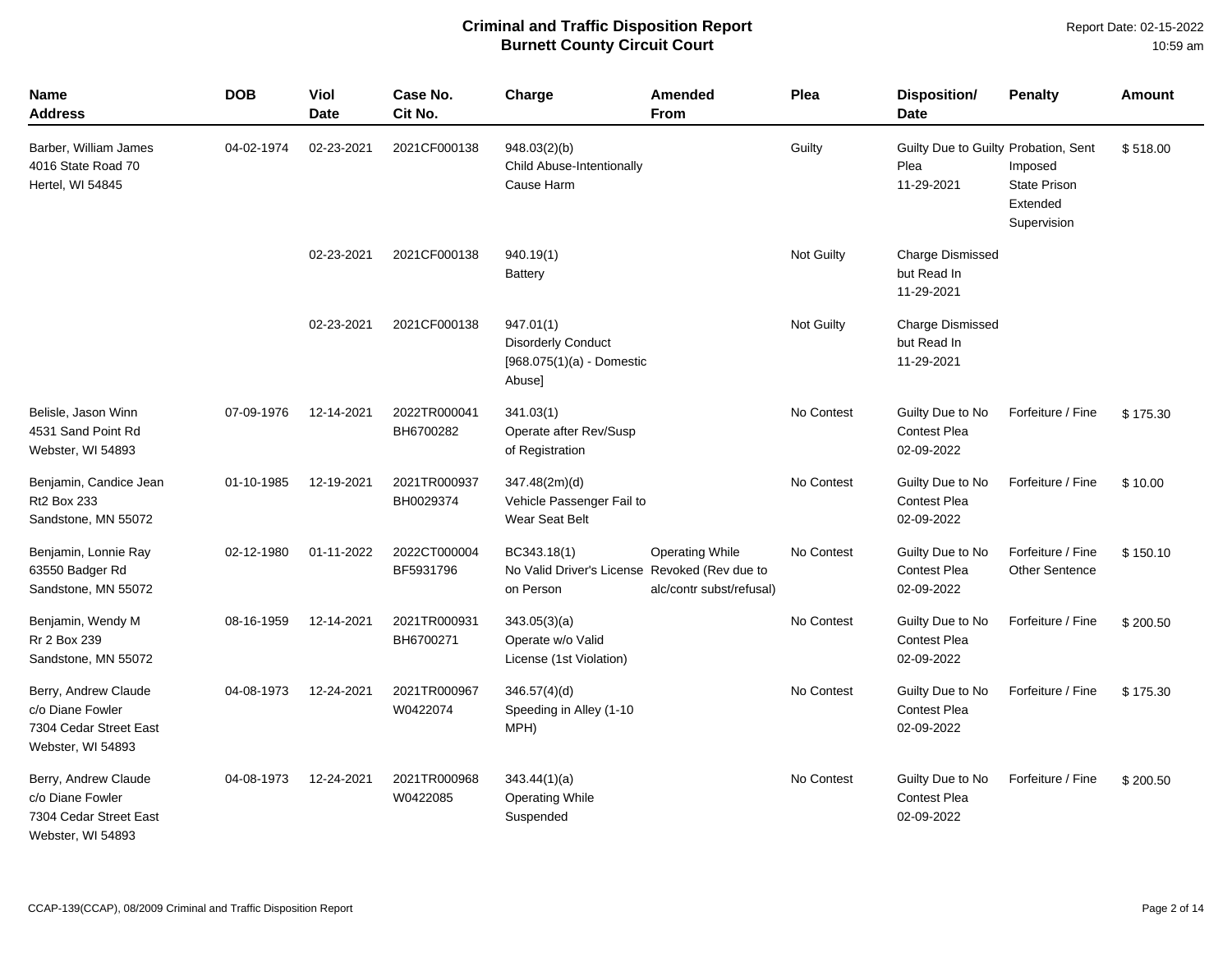| <b>Name</b><br><b>Address</b>                                      | <b>DOB</b> | Viol<br>Date | Case No.<br>Cit No.        | Charge                                                                                                | Amended<br><b>From</b>                      | Plea              | Disposition/<br><b>Date</b>                                | <b>Penalty</b>        | <b>Amount</b> |
|--------------------------------------------------------------------|------------|--------------|----------------------------|-------------------------------------------------------------------------------------------------------|---------------------------------------------|-------------------|------------------------------------------------------------|-----------------------|---------------|
| Berry, Andrew Claude<br>c/o Diane Fowler<br>7304 Cedar Street East | 04-08-1973 | 12-24-2021   | 2022FO000028               | BC961.41(3g)(e)<br>Possession of Marijuana                                                            |                                             | No Contest        | Guilty Due to No<br><b>Contest Plea</b><br>02-09-2022      | Forfeiture / Fine     | \$263.50      |
| Webster, WI 54893                                                  |            | 12-24-2021   | 2022FO000028               | BC961.573(1)<br>Possession of Drug<br>Paraphenalia                                                    |                                             | No Contest        | Guilty Due to No<br><b>Contest Plea</b><br>02-09-2022      | Forfeiture / Fine     | \$263.50      |
| Bourbeau, Raymond Harvey<br>P.O. Box 166<br>2118 150th St          | 05-03-1939 | 02-04-2003   | 2003CM000796               | 943.24(1)<br><b>Issue of Worthless</b><br>Checks(<=\$2500)                                            |                                             |                   | Dismissed on<br>Prosecutor's Motion<br>02-08-2022          |                       |               |
| St. Croix Falls, WI 54024                                          |            | 02-09-2003   | 2003CM000796               | 943.24(1)<br><b>Issue of Worthless</b><br>Checks(<=\$2500)                                            |                                             |                   | Dismissed on<br>Prosecutor's Motion<br>02-08-2022          |                       |               |
| Bryan, Jonathan Paul<br>28 17 1/4 Ave<br>Turtle Lake, WI 54889     | 10-14-1984 | 02-20-2021   | 2021CF000208               | 943.23(3)<br>Drive or Operate Vehicle<br>w/o Consent                                                  |                                             | <b>Not Guilty</b> | Dismissed on<br>Prosecutor's Motion<br>02-07-2022          |                       |               |
|                                                                    |            | 02-20-2021   | 2021CF000208               | 943.20(1)(a)<br>Theft-Movable Property<br>>\$2500-\$5000                                              |                                             | <b>Not Guilty</b> | Dismissed on<br><b>Prosecutor's Motion</b><br>02-07-2022   |                       |               |
|                                                                    |            | 03-01-2021   | 2021CF000208               | 946.41(1)<br>Resisting or Obstructing<br>an Officer                                                   | Intimidate<br>Victim/Dissuade<br>Complaints | Guilty            | Guilty Due to Guilty Probation, Sent<br>Plea<br>02-07-2022 | Imposed<br>Local Jail | \$753.90      |
|                                                                    |            | 03-11-2021   | 2021CF000208               | 946.41(1)<br>Resisting or Obstructing<br>an Officer                                                   |                                             | Guilty            | Guilty Due to Guilty Probation, Sent<br>Plea<br>02-07-2022 | Imposed<br>Local Jail | \$200.00      |
| Chenal, Craig Robert<br>514 315th Ave<br>Frederic, WI 54837        | 07-16-1982 | 12-12-2021   | 2021FO000397<br>D650B7D78L | 23.33(2)(a)<br>Operate All-Terrain<br>Vehicle or Utility Terrain<br>Vehicle w/o Valid<br>Registration |                                             | No Contest        | Guilty Due to No<br><b>Contest Plea</b><br>02-09-2022      | Forfeiture / Fine     | \$232.00      |
| Culver, Collin James<br>7779 Woodchuck Trl<br>Webster, WI 54893    | 06-27-2000 | 12-30-2021   | 2022TR000003<br>BH0029584  | $346.57(4)$ (h)<br>Speeding in 55 MPH<br>Zone (16-19 MPH)                                             |                                             | No Contest        | Guilty Due to No<br><b>Contest Plea</b><br>02-09-2022      | Forfeiture / Fine     | \$200.50      |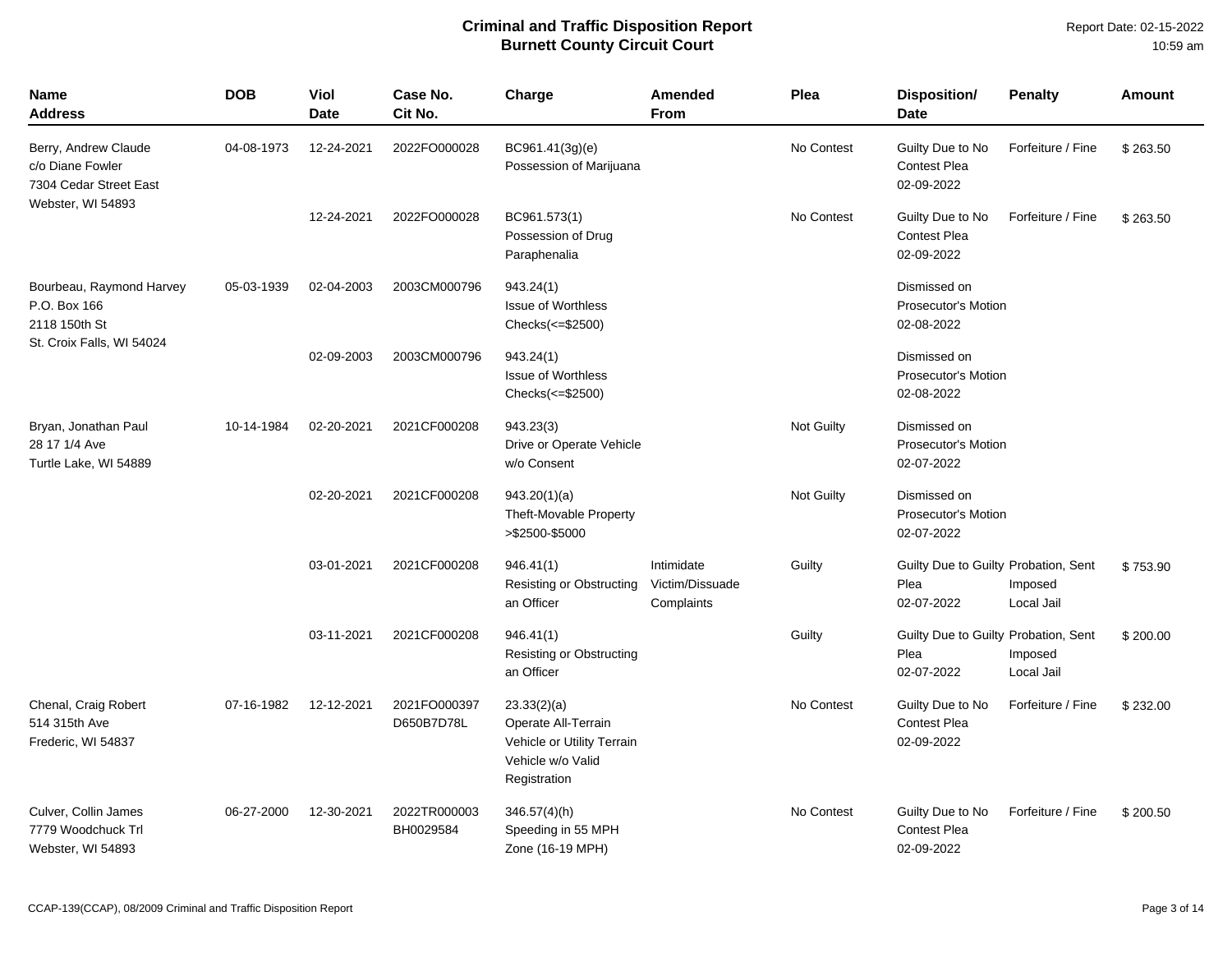| <b>Name</b><br>Address                                                     | <b>DOB</b> | Viol<br><b>Date</b> | Case No.<br>Cit No.        | Charge                                                         | Amended<br><b>From</b>                  | Plea       | Disposition/<br><b>Date</b>                                 | <b>Penalty</b>                                                                                                 | <b>Amount</b> |
|----------------------------------------------------------------------------|------------|---------------------|----------------------------|----------------------------------------------------------------|-----------------------------------------|------------|-------------------------------------------------------------|----------------------------------------------------------------------------------------------------------------|---------------|
| Currie, Chad Dewey<br>41900 Sand River Rd<br>Hinckley, MN 55037            | 07-11-1987 | 12-19-2021          | 2021TR000938<br>BH0029400  | 344.62(2)<br>Operating motor vehicle<br>w/o proof of insurance |                                         | No Contest | Guilty Due to No<br><b>Contest Plea</b><br>02-09-2022       | Forfeiture / Fine                                                                                              | \$10.00       |
| Dawson, Ethan Gregory<br>2575 130th St W<br>Rosemount, MN 55068            | 08-13-1997 | 01-22-2022          | 2022FO000017<br>D650B7D78V | 350.12(1)<br>Operate Unregistered<br>Snowmobile                |                                         | No Contest | Guilty Due to No<br><b>Contest Plea</b><br>02-09-2022       | Forfeiture / Fine                                                                                              | \$262.00      |
| Derosier, Bennett Leon<br>11625 Terrace Road NE<br><b>Blaine, MN 55434</b> | 03-21-1966 | 07-17-2021          | 2021CT000052<br>BF0522664  | 346.63(1)(a)<br>OWI (3rd)                                      |                                         | Guilty     | Guilty Due to Guilty Local Jail<br>Plea<br>02-11-2022       | Forfeiture / Fine<br><b>DOT License</b><br>Revoked<br>24 Months<br>Ignition interlock<br>Alcohol<br>assessment | \$1811.00     |
|                                                                            |            | 07-17-2021          | 2021CT000052<br>BF0522690  | 346.63(1)(b)<br>Operating w/ PAC (3rd)                         |                                         | Not Guilty | Charge<br>Consolidated into<br>Another Case<br>02-11-2022   |                                                                                                                |               |
| Derosier, Bennett L<br>11625 Terrace Rd Ne<br><b>Blaine, MN 55434</b>      | 03-21-1966 | 07-17-2021          | 2021TR000629<br>BE9909572  | 346.68<br>Hit and Run-Unattended<br>Vehicle                    |                                         |            | <b>Charge Dismissed</b><br>but Read In<br>02-11-2022        |                                                                                                                |               |
| Devlin, Gewitaygabawiqu<br>Gobisage<br>PO Box 272                          | 06-29-1976 | 10-27-2020          | 2021CM000173               | BC943.20(1)<br>Theft                                           | Theft-False<br>Representation <= \$2500 | Guilty     | Guilty Due to Guilty Restitution<br>Plea<br>02-11-2022      |                                                                                                                | \$0.00        |
| Spooner, WI 54801                                                          |            | 10-27-2020          | 2021CM000173               | 946.41(1)<br>Resisting or Obstructing<br>an Officer            |                                         | Not Guilty | Dismissed on<br><b>Prosecutor's Motion</b><br>02-11-2022    |                                                                                                                |               |
| Dowd, Jarett Michael<br>511 E Park Ave<br>Luck, WI 54853                   | 10-04-1997 | 11-20-2021          | 2021TR000870<br>BG7326200  | 346.935(2)<br>Possess Open<br>Intoxicants in<br>MV-Passenger   |                                         | No Contest | Guilty Due to No<br><b>Contest Plea</b><br>02-09-2022       | Forfeiture / Fine                                                                                              | \$200.50      |
| Eritz, Sandra Lyn<br>25684 Emerson<br>Webster, WI 54893                    | 11-01-1967 | 02-01-2022          | 2022TR000088<br>BF5279805  | 343.05(3)(a)<br>Operate w/o Valid<br>License (1st Violation)   |                                         |            | <b>Dismissed Before</b><br>Initial Appearance<br>02-07-2022 |                                                                                                                |               |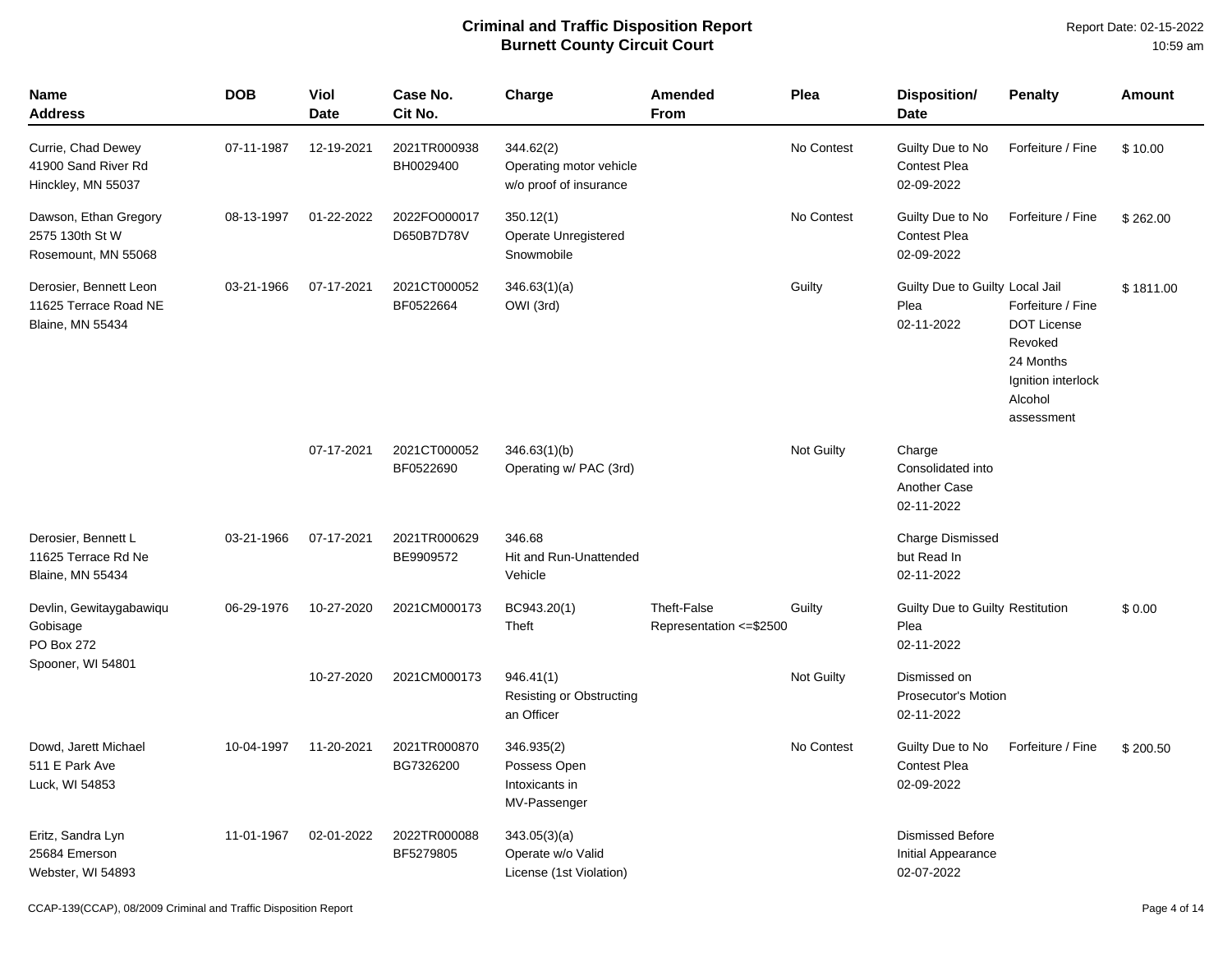| <b>Name</b><br>Address                                                                                                  | <b>DOB</b> | <b>Viol</b><br><b>Date</b> | Case No.<br>Cit No.        | Charge                                                                              | <b>Amended</b><br>From              | Plea       | <b>Disposition/</b><br><b>Date</b>                    | <b>Penalty</b>                                                                                                     | <b>Amount</b> |
|-------------------------------------------------------------------------------------------------------------------------|------------|----------------------------|----------------------------|-------------------------------------------------------------------------------------|-------------------------------------|------------|-------------------------------------------------------|--------------------------------------------------------------------------------------------------------------------|---------------|
| Federated Co-Ops Inc<br>502 S 2nd Street<br>Princeton, MN 55371                                                         |            | 01-03-2022                 | 2022TR000013<br>BG4819916  | 348.15(3)(b)<br>Violate Class A Hwy<br><b>Weight Limits</b>                         |                                     | No Contest | Guilty Due to No<br><b>Contest Plea</b><br>02-09-2022 | Forfeiture / Fine                                                                                                  | \$301.11      |
| Fleckner, Dominique Star<br>648 Nelson St N<br>Grantsburg, WI 54840                                                     | 07-11-1994 | 04-02-2021                 | 2021CF000190               | 961.41(3g)(e)<br>Possession of THC<br>[939.05 - Party to a<br>Crime]                | Possession of THC<br>(2nd+ Offense) | Guilty     | Guilty Due to Guilty Costs<br>Plea<br>02-11-2022      |                                                                                                                    | \$443.00      |
| Frazee, Ned Edgar<br>8848 N River Rd<br>Danbury, WI 54830                                                               | 01-29-1993 | 12-05-2021                 | 2021TR000910<br>BF0527236  | 346.63(1)(a)<br>OWI (1st)                                                           |                                     | No Contest | Guilty Due to No<br><b>Contest Plea</b><br>02-09-2022 | Forfeiture / Fine<br><b>DOT License</b><br>Revoked<br>7 Months<br>Ignition interlock<br>Alcohol<br>assessment      | \$937.50      |
| Gorkiewicz, Harley Craig<br>23425 Johnson Rd # 43<br>Grantsburg, WI 54840                                               | 10-18-2002 | 11-20-2021                 | 2021FO000371<br>308172BC40 | 125.07(4)(a)1<br>Underage<br>Drinking-Procures-17-20<br>(2nd)                       |                                     | No Contest | Guilty Due to No<br><b>Contest Plea</b><br>02-09-2022 | Forfeiture / Fine<br><b>DOT License</b><br>Suspended<br>6 Months<br>Alcohol<br>assessment<br><b>Other Sentence</b> | \$389.50      |
| Haaf, Patricia L<br>12451 N Gabrielson Lake Rd<br>Luck, WI 54853                                                        | 09-03-1982 | 01-10-2022                 | 2022TR000035<br>BH0029783  | 343.44(1)(a)<br><b>Operating While</b><br>Suspended                                 |                                     | No Contest | Guilty Due to No<br><b>Contest Plea</b><br>02-09-2022 | Forfeiture / Fine                                                                                                  | \$200.50      |
| Haaf, Patricia L<br>12451 N Gabrielson Lake Rd<br>Luck, WI 54853                                                        | 09-03-1982 | 01-10-2022                 | 2022TR000036<br>BH0029794  | 341.61(2)<br>Display Unauth. Veh.<br><b>Registration Plate</b>                      |                                     | No Contest | Guilty Due to No<br><b>Contest Plea</b><br>02-09-2022 | Forfeiture / Fine                                                                                                  | \$238.30      |
| Hanson, Bryan Dwayne<br>c/o MN Correctional - St. Cloud<br>OID # 260696<br>2305 Minnesota Blvd<br>Saint Cloud, MN 56304 | 01-04-1992 | 10-15-2018                 | 2020CF000099               | 943.23(3)<br>Drive or Operate Vehicle<br>w/o Consent<br>$[939.62(1)(b) - Repeated]$ |                                     |            | Dismissed on<br>Prosecutor's Motion<br>02-07-2022     |                                                                                                                    |               |
| Headley, Chad Christopher<br>14570 W Christopher Ct<br>Hayward, WI 54843                                                | 12-30-1988 | 12-20-2021                 | 2021TR000947<br>BH0029444  | 347.48(2m)(b)<br>Vehicle Operator<br><b>Fail/Wear Seat Belt</b>                     |                                     | No Contest | Guilty Due to No<br>Contest Plea<br>02-09-2022        | Forfeiture / Fine                                                                                                  | \$10.00       |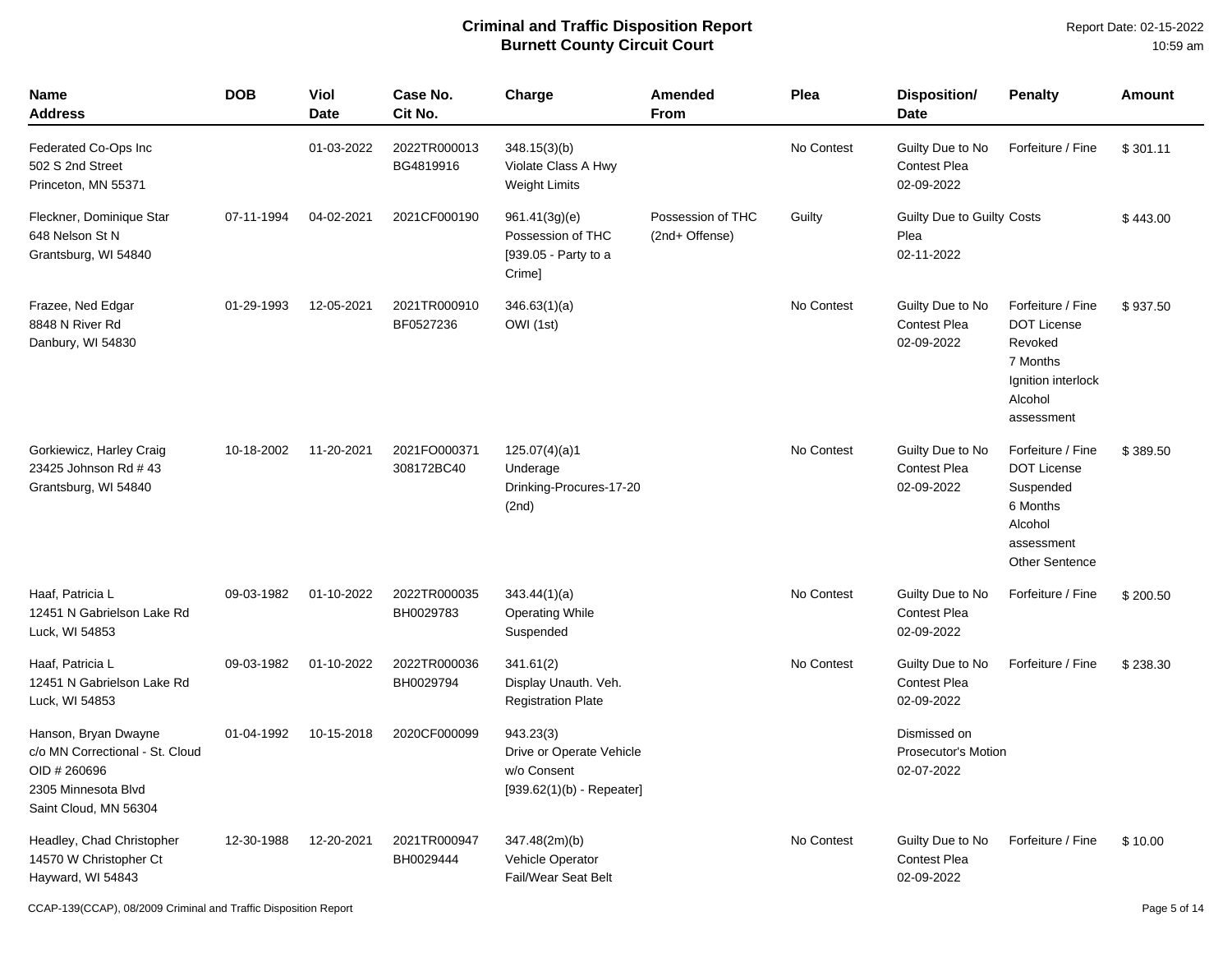| <b>Name</b><br>Address                                                  | <b>DOB</b> | Viol<br><b>Date</b> | Case No.<br>Cit No.        | Charge                                                                                         | Amended<br>From   | Plea       | Disposition/<br><b>Date</b>                                  | <b>Penalty</b>                                                | <b>Amount</b> |
|-------------------------------------------------------------------------|------------|---------------------|----------------------------|------------------------------------------------------------------------------------------------|-------------------|------------|--------------------------------------------------------------|---------------------------------------------------------------|---------------|
| Hooverson, Jacob Daniel<br>7456 Cedar St W<br>Webster, WI 54893         | 12-04-1994 | 01-09-2022          | 2022TR000027<br>BH0029724  | 343.44(1)(a)<br><b>Operating While</b><br>Suspended                                            |                   | No Contest | Guilty Due to No<br><b>Contest Plea</b><br>02-09-2022        | Forfeiture / Fine                                             | \$200.50      |
| Jensen, James Dillon<br>3068 Cuneen Ct<br>Inver Grove Heights, MN 55076 | 05-25-1989 | 11-24-2021          | 2022CT000006<br>BG5450163  | BC343.18(1)<br>No Valid Driver's License License (2nd w/in 3 yrs)<br>on Person                 | Operate w/o Valid | Guilty     | Guilty Due to Guilty Forfeiture / Fine<br>Plea<br>02-09-2022 | <b>Other Sentence</b>                                         | \$150.10      |
| Johnson, Michael Jeffrey<br>6367 S Gull Trl<br>Danbury, WI 54830        | 09-30-1962 | 01-22-2022          | 2022FO000022<br>D65002G2ZR | 350.12(3j)(a)2<br>Operate Snowmobile w/o<br><b>Trail Sticker</b>                               |                   | No Contest | Guilty Due to No<br><b>Contest Plea</b><br>02-09-2022        | Forfeiture / Fine                                             | \$232.00      |
| Johnson, Robin<br>c/o New Lisbon Correctional<br>#421483                | 06-27-1980 | 09-30-2020          | 2020CF000266<br>BF5280774  | 346.04(3)<br>Vehicle Operator<br>Flee/Elude Officer                                            |                   | Not Guilty | Charge Dismissed<br>but Read In<br>08-16-2021                |                                                               |               |
| 2000 Progress Drive<br>New Lisbon, WI 53950                             |            | 09-30-2020          | 2020CF000266<br>BF5280763  | 346.63(1)(a)<br>OWI (7th, 8th or 9th)                                                          |                   | Guilty     | Guilty Due to Guilty State Prison<br>Plea<br>08-16-2021      | <b>DOT License</b><br>Revoked<br>1<br>Extended<br>Supervision | \$5822.00     |
|                                                                         |            | 09-30-2020          | 2020CF000266<br>BF5280800  | 343.44(1)(b)<br><b>Operating While Revoked</b><br>(Rev due to alc/contr<br>subst/refusal)      |                   | Not Guilty | <b>Charge Dismissed</b><br>but Read In<br>08-16-2021         |                                                               |               |
|                                                                         |            | 09-30-2020          | 2020CF000266<br>BF5280785  | 347.413(1)<br>Ignition Interlock Device<br>Tampering/Failure to<br>Install/Violate Court Order |                   | Not Guilty | <b>Charge Dismissed</b><br>but Read In<br>08-16-2021         |                                                               |               |
|                                                                         |            | 09-30-2020          | 2020CF000266<br>BD6247706  | 346.63(1)(b)<br>Operating w/ PAC (7th,<br>8th or 9th)                                          |                   | Not Guilty | <b>Charge Dismissed</b><br>but Read In<br>08-16-2021         |                                                               |               |
| Jones, Riley Clifford<br>6445 State Road 70<br>Siren, WI 54872          | 11-18-2003 | 12-25-2021          | 2021TR000958<br>BH0029536  | 343.44(1)(a)<br><b>Operating While</b><br>Suspended                                            |                   | No Contest | Guilty Due to No<br><b>Contest Plea</b><br>02-09-2022        | Forfeiture / Fine                                             | \$200.50      |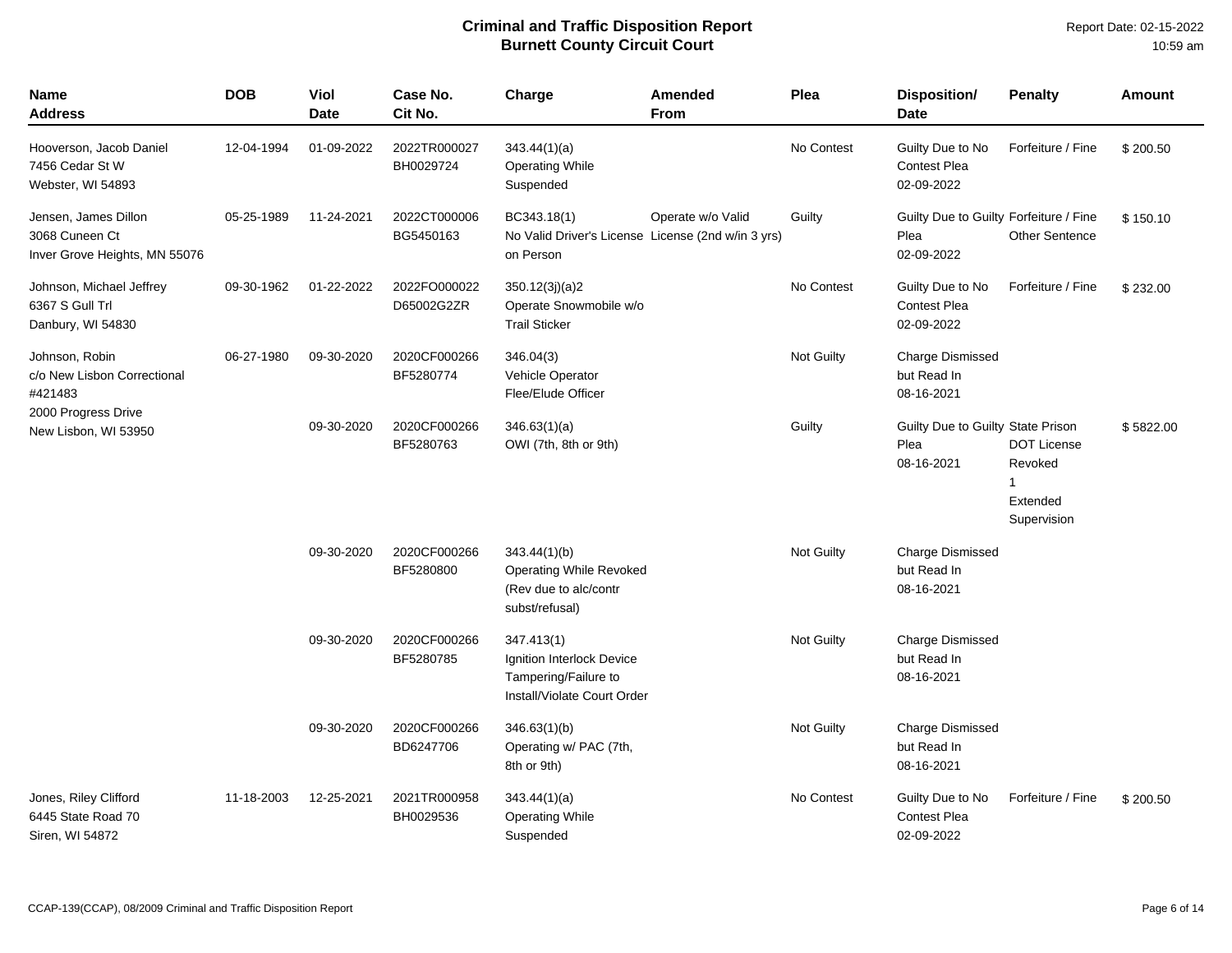| <b>Name</b><br><b>Address</b>                                            | <b>DOB</b> | Viol<br><b>Date</b> | Case No.<br>Cit No.        | Charge                                                                                   | Amended<br><b>From</b>           | Plea       | Disposition/<br><b>Date</b>                                | <b>Penalty</b>                                                  | Amount   |
|--------------------------------------------------------------------------|------------|---------------------|----------------------------|------------------------------------------------------------------------------------------|----------------------------------|------------|------------------------------------------------------------|-----------------------------------------------------------------|----------|
| Jones, Riley Clifford<br>6445 State Road 70<br>Siren, WI 54872           | 11-18-2003 | 03-11-2021          | 2021TR000228<br>BG5445893  | 344.62(1)<br>Operating a motor vehicle<br>w/o insurance                                  |                                  | No Contest | Guilty Due to No<br><b>Contest Plea</b><br>02-09-2022      | Forfeiture / Fine                                               | \$200.50 |
| Jones, Riley Clifford<br>6445 State Road 70<br>Siren, WI 54872           | 11-18-2003 | 01-01-2022          | 2022TR000004<br>BH0029610  | 343.44(1)(a)<br><b>Operating While</b><br>Suspended                                      |                                  | No Contest | Guilty Due to No<br><b>Contest Plea</b><br>02-09-2022      | Forfeiture / Fine                                               | \$200.50 |
| Jones, Riley Clifford<br>6445 State Road 70<br>Siren, WI 54872           | 11-18-2003 | 12-25-2021          | 2021TR000959<br>BH0029525  | $346.57(4)$ (h)<br>Speeding in 55 MPH<br>Zone (40-44 MPH)                                |                                  | No Contest | Guilty Due to No<br><b>Contest Plea</b><br>02-09-2022      | Forfeiture / Fine<br><b>DOT License</b><br>Suspended<br>15 Days | \$452.50 |
| Jones, Riley Clifford<br>6445 State Road 70<br>Siren, WI 54872           | 11-18-2003 | 12-25-2021          | 2021TR000957<br>BH0029540  | 347.48(2m)(b)<br>Vehicle Operator<br>Fail/Wear Seat Belt                                 |                                  | No Contest | Guilty Due to No<br><b>Contest Plea</b><br>02-09-2022      | Forfeiture / Fine                                               | \$10.00  |
| Kaphing, Bonnie Grace<br>1308 County Road A<br>Deer Park, WI 54007       | 11-23-1982 | 12-20-2021          | 2021TR000946<br>BH0029433  | 346.57(4)(h)<br>Speeding in 55 MPH<br>Zone (16-19 MPH)                                   |                                  | No Contest | Guilty Due to No<br><b>Contest Plea</b><br>02-09-2022      | Forfeiture / Fine                                               | \$200.50 |
| Koebele, Scott Patrick<br>2628 Kipling Ave<br>Saint Louis Park, MN 55416 | 03-12-1980 | 12-23-2021          | 2021TR000952<br>BH0029481  | $346.57(4)$ (h)<br>Speeding in 55 MPH<br>Zone (20-24 MPH)                                |                                  | No Contest | Guilty Due to No<br><b>Contest Plea</b><br>02-09-2022      | Forfeiture / Fine                                               | \$225.70 |
| Komar, Renae Lynn<br>10411 Blomgren Rd<br>Siren, WI 54872                | 04-21-1967 | 12-22-2021          | 2022CM000020<br>3080KD6N7L | BC961.573(1)<br>Possess Drug<br>Paraphernalia<br>[939.05 - Party to a<br>Crime]          | Possess Drug<br>Paraphernalia    | No Contest | Guilty Due to No<br>Contest Plea<br>02-09-2022             | Forfeiture / Fine<br><b>Other Sentence</b>                      | \$330.50 |
|                                                                          |            | 12-22-2021          | 2022CM000020               | 961.573(1)<br>Possess Drug<br>Paraphernalia<br>[939.05 - PTAC, as a<br>Party to a Crime] |                                  |            | <b>Charge Dismissed</b><br>but Read In<br>02-09-2022       |                                                                 |          |
| Larson, Heather Nichole<br>3042 Kilbourne Ave<br>Grantsburg, WI 54703    | 11-26-1990 | 06-22-2021          | 2021CF000222               | 961.41(3g)(d)<br>Possess<br>Amphetamine/LSD/Psiloci<br>[939.05 - Party to a<br>Crime]    | Possession of<br>Methamphetamine | Guilty     | Guilty Due to Guilty Probation, Sent<br>Plea<br>02-07-2022 | Withheld                                                        | \$443.00 |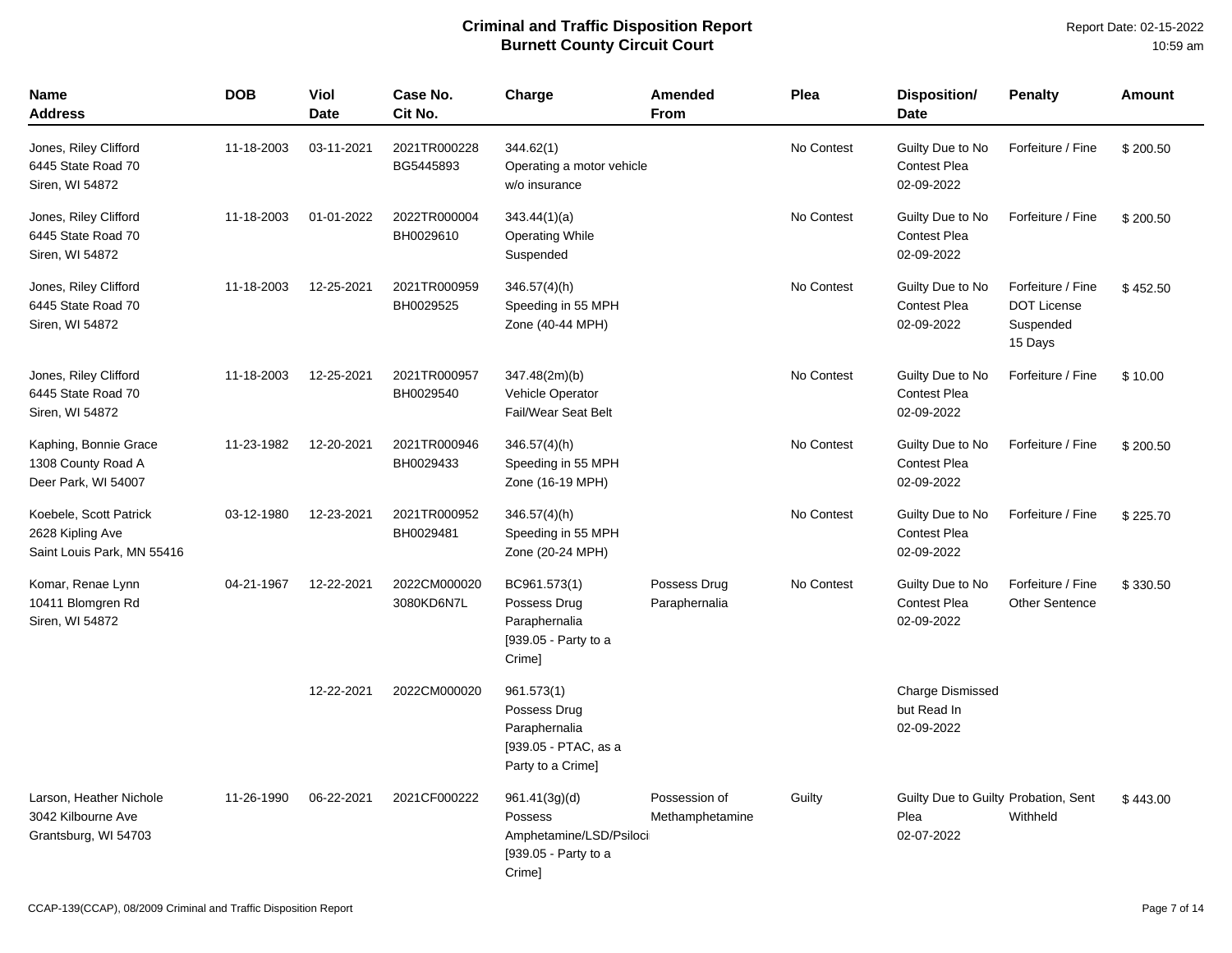| <b>Name</b><br><b>Address</b>                                                  | <b>DOB</b> | <b>Viol</b><br><b>Date</b> | Case No.<br>Cit No.        | Charge                                                                                            | <b>Amended</b><br><b>From</b> | Plea       | Disposition/<br>Date                                     | <b>Penalty</b>                      | <b>Amount</b> |
|--------------------------------------------------------------------------------|------------|----------------------------|----------------------------|---------------------------------------------------------------------------------------------------|-------------------------------|------------|----------------------------------------------------------|-------------------------------------|---------------|
|                                                                                |            | 06-22-2021                 | 2021CF000222               | 961.41(3g)(e)<br>Possession of THC (2nd+<br>Offense)<br>[939.05 - PTAC, as a<br>Party to a Crime] |                               | Not Guilty | <b>Charge Dismissed</b><br>but Read In<br>02-07-2022     |                                     |               |
|                                                                                |            | 06-22-2021                 | 2021CF000222<br>308114K1C2 | 961.573(1)<br>Possess Drug<br>Paraphernalia<br>[939.05 - PTAC, as a<br>Party to a Crime]          |                               | Not Guilty | Charge Dismissed<br>but Read In<br>02-07-2022            |                                     |               |
| Lowell, Kelly G<br>27183 Welch Rd. PO Box 535<br>Webster, WI 54893             | 02-23-1982 | 12-18-2021                 | 2022CM000021<br>308172BC41 | BC961.41(3g)<br>Possession of THC                                                                 | Possession of THC             | No Contest | Guilty Due to No<br><b>Contest Plea</b><br>02-09-2022    | Forfeiture / Fine<br>Other Sentence | \$330.50      |
|                                                                                |            | 12-18-2021                 | 2022CM000021<br>308172BC42 | 961.573(1)<br>Possess Drug<br>Paraphernalia                                                       |                               |            | <b>Charge Dismissed</b><br>but Read In<br>02-09-2022     |                                     |               |
| Maloney, Melissa Ann<br>1776 Long Bridge Rd Lot 11<br>Detroit Lakes, MN 565014 | 01-09-1972 | 09-29-2021                 | 2021TR000763<br>BG5449695  | 344.62(1)<br>Operating a motor vehicle<br>w/o insurance                                           |                               | No Contest | Guilty Due to No<br><b>Contest Plea</b><br>02-07-2022    | Forfeiture / Fine                   | \$200.50      |
| Meany, Charles Edward<br>6740 Teal Ct<br>Lino Lakes, MN 55038                  | 09-12-1962 | 01-10-2022                 | 2022TR000029<br>BH0029746  | $346.57(4)$ (h)<br>Speeding in 55 MPH<br>Zone (16-19 MPH)                                         |                               | No Contest | Guilty Due to No<br>Contest Plea<br>02-09-2022           | Forfeiture / Fine                   | \$200.00      |
| Meier, Craig Daniel<br>510 Pearl St #4<br>Balsam Lake, WI 54810                | 07-15-1991 | 05-05-2021                 | 2021CM000159<br>3080H6RP72 | 941.23(2)<br>Carry Concealed Weapon                                                               |                               | Not Guilty | Dismissed on<br><b>Prosecutor's Motion</b><br>02-10-2022 |                                     |               |
|                                                                                |            | 05-05-2021                 | 2021CM000159<br>3080H6RP71 | BC961.573(1)<br>Possess Drug<br>Paraphernalia                                                     | Possess Drug<br>Paraphernalia | No Contest | Guilty Due to No<br><b>Contest Plea</b><br>02-10-2022    | Forfeiture / Fine                   | \$330.50      |
| Meier, Craig Daniel<br>510 Pearl St #4<br>Balsam Lake, WI 54810                | 07-15-1991 | 05-05-2021                 | 2021TR000367<br>BG5447724  | 346.935(2)<br>Possess Open<br>Intoxicants in MV-Driver                                            |                               | Not Guilty | Dismissed on<br><b>Prosecutor's Motion</b><br>02-10-2022 |                                     |               |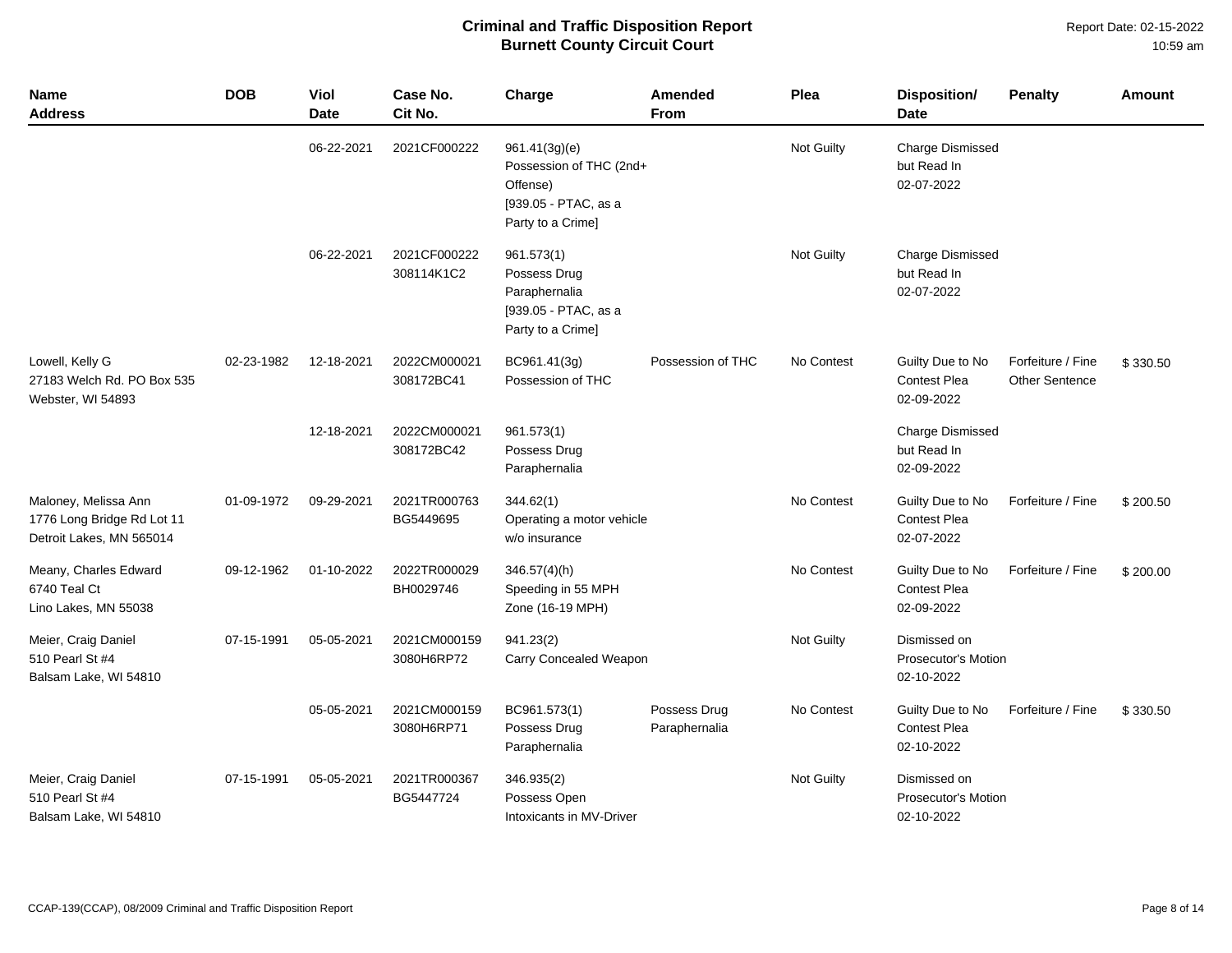| <b>Name</b><br>Address                                                                      | <b>DOB</b> | Viol<br><b>Date</b> | Case No.<br>Cit No.        | Charge                                                                                 | Amended<br><b>From</b>                             | Plea              | Disposition/<br><b>Date</b>                               | <b>Penalty</b>                                                                                                | <b>Amount</b> |
|---------------------------------------------------------------------------------------------|------------|---------------------|----------------------------|----------------------------------------------------------------------------------------|----------------------------------------------------|-------------------|-----------------------------------------------------------|---------------------------------------------------------------------------------------------------------------|---------------|
| Mendez, Daniel Roland<br>1088 Lafond Ave<br>Saint Paul, MN 55104                            | 12-30-1963 | 11-12-2021          | 2022TR000016<br>BG7326255  | 346.63(1)(a)<br>OWI (1st) (PAC>=0.15)                                                  |                                                    | No Contest        | Guilty Due to No<br><b>Contest Plea</b><br>02-09-2022     | Forfeiture / Fine<br><b>DOT License</b><br>Revoked<br>7 Months<br>Ignition interlock<br>Alcohol<br>assessment | \$937.50      |
| Mendez, Daniel Roland<br>1088 Lafond Ave<br>Saint Paul, MN 55104                            | 12-30-1963 | 11-12-2021          | 2021TR000871<br>BG7326163  | 346.63(1)(a)<br>OWI (1st)                                                              |                                                    |                   | Charge<br>Consolidated into<br>Another Case<br>02-09-2022 |                                                                                                               |               |
| Merchant, Mitchell Edward<br>14422 283 1/2 Ave Nw<br>Zimmerman, MN 553987                   | 08-04-1992 | 10-29-2021          | 2021TR000818<br>BG7326071  | 341.03(1)<br>Operate after Rev/Susp<br>of Registration                                 |                                                    | <b>Not Guilty</b> | <b>Charge Dismissed</b><br>but Read In<br>02-11-2022      |                                                                                                               |               |
| Merchant, Mitchell Edward<br>c/o Sam Merchant<br>14422 283rd 1/2 Ave<br>Zimmerman, MN 55398 | 08-04-1992 | 10-29-2021          | 2021CF000300               | 940.203(2)<br>Battery or Threat to<br>Judge, Prosecutor, or<br>Law Enforcement Officer |                                                    | Not Guilty        | <b>Charge Dismissed</b><br>but Read In<br>02-11-2022      |                                                                                                               |               |
|                                                                                             |            | 10-29-2021          | 2021CF000300<br>308172BC3G | 946.41(1)<br><b>Resisting or Obstructing</b><br>an Officer                             |                                                    | Guilty            | Guilty Due to Guilty Local Jail<br>Plea<br>02-11-2022     | Costs                                                                                                         | \$200.00      |
| Merchant, Mitchell Edward<br>c/o Burnett County Jail                                        | 08-04-1992 | 04-08-2013          | 2013CT000040<br>Q9533241   | 343.05(3)(a)<br>Operate w/o Valid<br>License(2nd w/in3 Yrs)                            |                                                    | Guilty            | Guilty Due to Guilty Costs<br>Plea<br>02-11-2022          |                                                                                                               | \$200.00      |
| Merchant, Mitchell Edward                                                                   | 08-04-1992 | 09-29-2021          | 2022CF000035               | 976.03<br>Extradition                                                                  |                                                    |                   | Extradited<br>02-11-2022                                  |                                                                                                               |               |
| Merchant, Mitchell Edward<br>14422 283 1/2 Ave Nw<br>Zimmerman, MN 553987                   | 08-04-1992 | 10-29-2021          | 2021TR000819<br>BG7326060  | 346.935(2)<br>Possess Open<br>Intoxicants in<br>MV-Passenger                           |                                                    | <b>Not Guilty</b> | <b>Charge Dismissed</b><br>but Read In<br>02-11-2022      |                                                                                                               |               |
| Merrill, Christy Rose<br>2208 Short St<br>Luck, WI 54853                                    | 03-22-1984 | 05-09-2021          | 2021CT000040<br>BG1044761  | BC343.18(1)<br>No Valid Driver's License Revoked (Rev due to<br>on Person              | <b>Operating While</b><br>alc/contr subst/refusal) | No Contest        | Guilty Due to No<br><b>Contest Plea</b><br>02-07-2022     | Forfeiture / Fine                                                                                             | \$150.10      |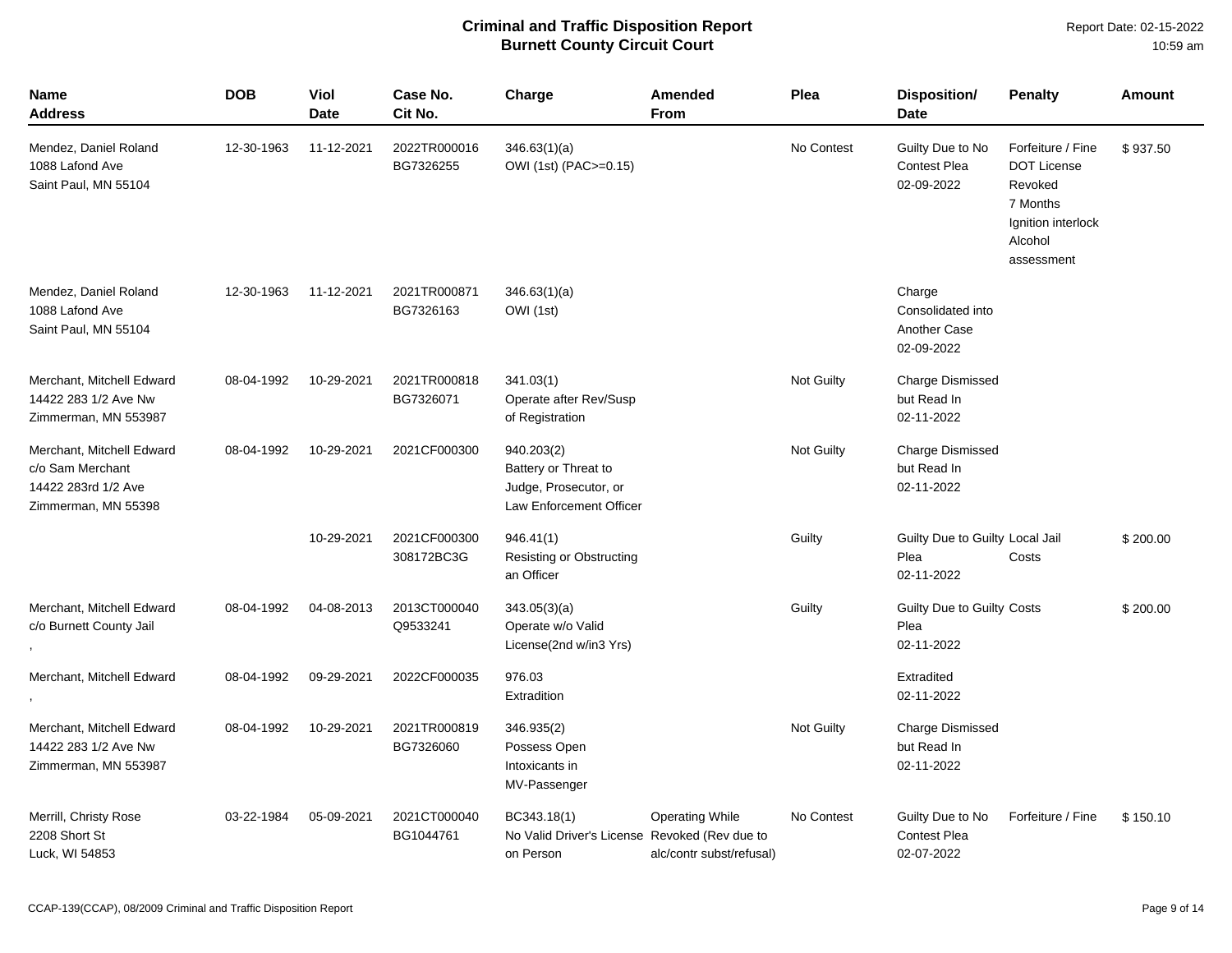| <b>Name</b><br><b>Address</b>                                         | <b>DOB</b> | Viol<br><b>Date</b> | Case No.<br>Cit No.        | Charge                                                       | <b>Amended</b><br>From    | Plea       | Disposition/<br><b>Date</b>                                  | <b>Penalty</b>                             | <b>Amount</b> |
|-----------------------------------------------------------------------|------------|---------------------|----------------------------|--------------------------------------------------------------|---------------------------|------------|--------------------------------------------------------------|--------------------------------------------|---------------|
| Munson, Hope G J<br>28059 Johnson Lake Road<br>Webster, WI 54893      | 10-15-2003 | 01-28-2022          | 2022FO000030<br>L880SR68ZP | 943.13(1m)(b)<br>Trespass to Land-Remain<br>after Notice     |                           | No Contest | Guilty Due to No<br><b>Contest Plea</b><br>02-09-2022        | Forfeiture / Fine                          | \$263.50      |
| Nimmo, Ronald Sean Corbett<br>2690 State Rd 35<br>Siren, WI 54872     | 10-17-2003 | 12-18-2021          | 2021TR000936<br>BH0029363  | 343.05(3)(a)<br>Operate w/o Valid<br>License (1st Violation) |                           | No Contest | Guilty Due to No<br><b>Contest Plea</b><br>02-09-2022        | Forfeiture / Fine                          | \$200.50      |
| Oiyotte, Jacob Adam<br>4531 Sand Point Road<br>Webster, WI 54893      | 10-09-1999 | 08-24-2021          | 2021CM000226               | 947.01(1)<br><b>Disorderly Conduct</b>                       | <b>Disorderly Conduct</b> | Guilty     | Guilty Due to Guilty Costs<br>Plea<br>02-07-2022             |                                            | \$443.00      |
| Olson, Kaylee Marie<br>PO Box 248<br>24408 Old Hwy 35                 | 08-13-1998 | 12-02-2021          | 2022CM000015<br>3080H6RP9L | BC961.41(3g)<br>Possession of THC                            | Possession of THC         | No Contest | Guilty Due to No<br><b>Contest Plea</b><br>02-09-2022        | Forfeiture / Fine<br><b>Other Sentence</b> | \$330.50      |
| Siren, WI 54872                                                       |            | 12-02-2021          | 2022CM000015<br>3080H6RP9M | 961.573(1)<br>Possess Drug<br>Paraphernalia                  |                           |            | <b>Charge Dismissed</b><br>but Read In<br>02-09-2022         |                                            |               |
| Olson, Kaylee Marie<br>P O Box 248<br>24408 Old 35<br>Siren, WI 54872 | 08-13-1998 | 12-02-2021          | 2021TR000907<br>BG5450023  | 343.44(1)(a)<br><b>Operating While</b><br>Suspended          |                           |            | <b>Charge Dismissed</b><br>but Read In<br>02-09-2022         |                                            |               |
| Peters, Darrel R<br>2033 23 5/8 Ave<br>Rice Lake, WI 54868            | 11-21-1975 | 12-14-2021          | 2021TR000929<br>AU9762675  | 346.09(3)<br>Passing in No-Passing<br>Zone                   |                           | No Contest | Guilty Due to No<br><b>Contest Plea</b><br>02-08-2022        | Forfeiture / Fine                          | \$213.10      |
| Ramstrom, Matthew Scott<br>6021 Austin Lake Rd<br>Webster, WI 54893   | 06-29-1985 | 01-10-2022          | 2022TR000030<br>BH0029750  | $346.57(4)$ (h)<br>Speeding in 55 MPH<br>Zone (11-15 MPH)    |                           | No Contest | Guilty Due to No<br><b>Contest Plea</b><br>02-09-2022        | Forfeiture / Fine                          | \$175.30      |
| Roseland, Dallas Joe<br>45982 Grace Lake Rd<br>Sandstone, MN 55072    | 06-01-1999 | 12-19-2021          | 2021TR000951<br>BG9064694  | 343.05(3)(a)<br>Operate w/o Valid<br>License (1st Violation) |                           | Not Guilty | Dismissed - Case<br>is now Criminal<br>Traffic<br>02-07-2022 |                                            |               |
| Roseland, Dallas Joe<br>45982 Grace Lake Rd<br>Sandstone, MN 55072    | 06-01-1999 | 12-24-2021          | 2021TR000961<br>BH0029503  | 343.44(1)(a)<br><b>Operating While</b><br>Suspended          |                           | No Contest | Guilty Due to No<br><b>Contest Plea</b><br>02-09-2022        | Forfeiture / Fine                          | \$200.50      |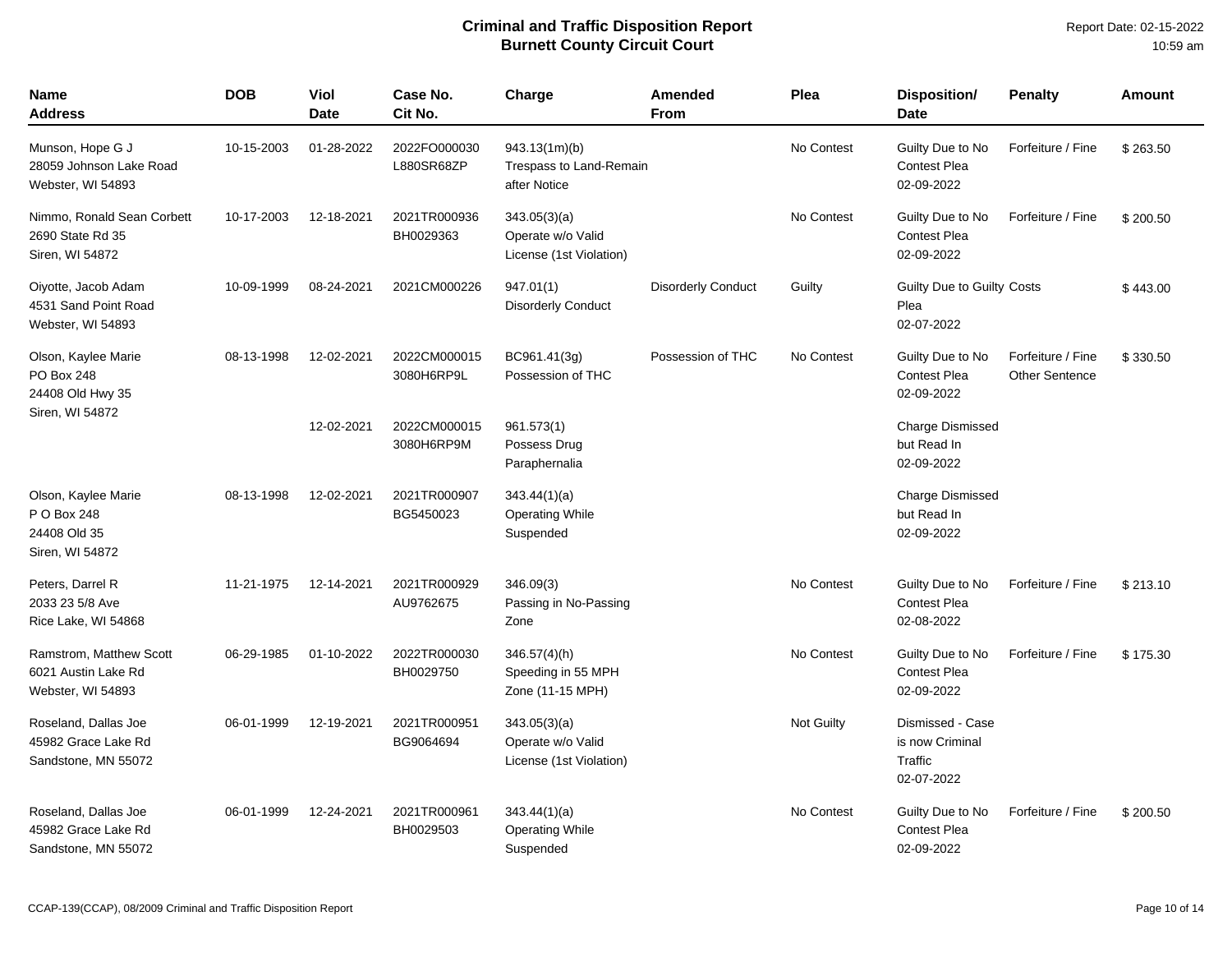| <b>Name</b><br><b>Address</b>                                      | <b>DOB</b> | Viol<br><b>Date</b> | Case No.<br>Cit No.        | Charge                                                           | Amended<br>From               | Plea       | <b>Disposition/</b><br><b>Date</b>                         | <b>Penalty</b>                                                  | <b>Amount</b> |
|--------------------------------------------------------------------|------------|---------------------|----------------------------|------------------------------------------------------------------|-------------------------------|------------|------------------------------------------------------------|-----------------------------------------------------------------|---------------|
| Roseland, Dallas Joe<br>45982 Grace Lake Rd<br>Sandstone, MN 55072 | 06-01-1999 | 12-24-2021          | 2021TR000960<br>BH0029514  | $346.57(4)$ (h)<br>Speeding in 55 MPH<br>Zone (25-29 MPH)        |                               | No Contest | Guilty Due to No<br><b>Contest Plea</b><br>02-09-2022      | Forfeiture / Fine<br><b>DOT License</b><br>Suspended<br>15 Days | \$250.90      |
| Roseland, Dallas Joe<br>45982 Grace Lake Rd<br>Sandstone, MN 55072 | 06-01-1999 | 09-18-2020          | 2020CT000064<br>BF2078160  | 343.05(3)(a)<br>Operate w/o Valid<br>License (2nd w/in 3 yrs)    |                               | Not Guilty | Charge Dismissed<br>but Read In<br>02-07-2022              |                                                                 |               |
| Roseland, Dallas Joe<br>45982 Grace Lake Rd<br>Sandstone, MN 55072 | 06-01-1999 | 02-12-2021          | 2021CF000085<br>518004X4L2 | 961.41(3g)(g)<br>Possession of<br>Methamphetamine                |                               | Not Guilty | Charge Dismissed<br>but Read In<br>02-07-2022              |                                                                 |               |
|                                                                    |            | 02-12-2021          | 2021CF000085<br>518004X4L3 | 961.573(1)<br>Possess Drug<br>Paraphernalia                      |                               | Not Guilty | <b>Charge Dismissed</b><br>but Read In<br>02-07-2022       |                                                                 |               |
|                                                                    |            | 02-12-2021          | 2021CF000085               | 961.41(3g)(b)<br>Possession of Controlled<br>Substance           |                               | Not Guilty | <b>Charge Dismissed</b><br>but Read In<br>02-07-2022       |                                                                 |               |
| Roseland, Dallas Joe<br>45982 Grace Lake Rd<br>Sandstone, MN 55072 | 06-01-1999 | 03-16-2021          | 2021CF000095               | 943.23(3)<br>Drive or Operate Vehicle w/o Consent<br>w/o Consent | Take and Drive Vehicle Guilty |            | Guilty Due to Guilty Probation, Sent<br>Plea<br>02-07-2022 | Withheld                                                        | \$1250.00     |
|                                                                    |            | 03-16-2021          | 2021CF000095               | 946.49(1)(b)<br>Bail Jumping-Felony                              |                               | Not Guilty | <b>Charge Dismissed</b><br>but Read In<br>02-07-2022       |                                                                 |               |
|                                                                    |            | 03-16-2021          | 2021CF000095               | 943.20(1)(a)<br><b>Theft-Movable Property</b><br>$= $2500$       |                               | Not Guilty | <b>Charge Dismissed</b><br>but Read In<br>02-07-2022       |                                                                 |               |
| Roseland, Dallas Joe<br>45982 Grace Lake Rd<br>Sandstone, MN 55072 | 06-01-1999 | 09-29-2020          | 2020CT000063<br>BF2078171  | 343.05(3)(a)<br>Operate w/o Valid<br>License (2nd w/in 3 yrs)    |                               | Not Guilty | <b>Charge Dismissed</b><br>but Read In<br>02-07-2022       |                                                                 |               |
| Roseland, Dallas Joe<br>45982 Grace Lake Rd<br>Sandstone, MN 55072 | 06-01-1999 | 08-01-2020          | 2020CT000054<br>BF0532954  | 343.05(3)(a)<br>Operate w/o Valid<br>License (2nd w/in 3 yrs)    |                               | Not Guilty | <b>Charge Dismissed</b><br>but Read In<br>02-07-2022       |                                                                 |               |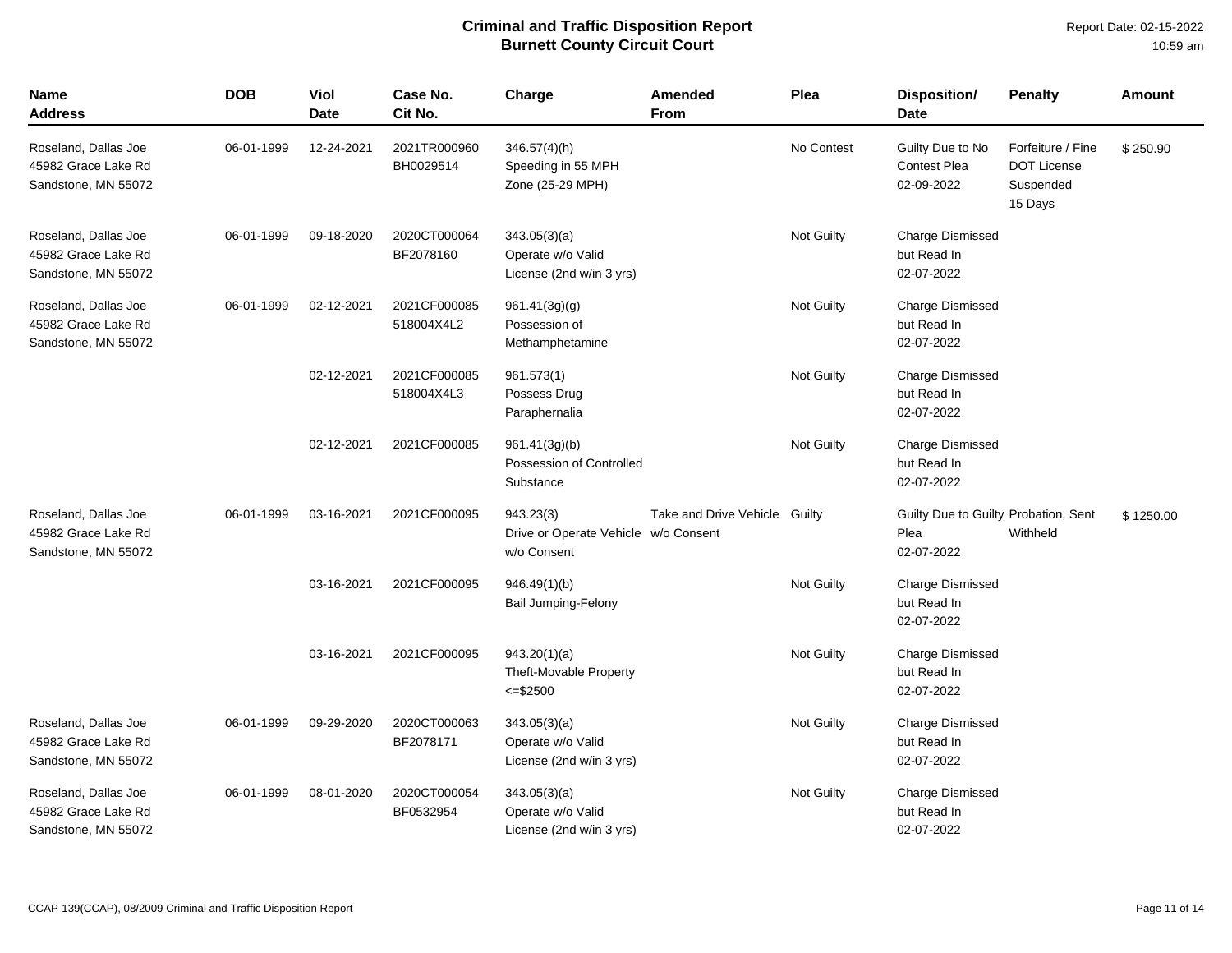| <b>Name</b><br><b>Address</b>                                             | <b>DOB</b> | <b>Viol</b><br><b>Date</b> | Case No.<br>Cit No.        | Charge                                                                                                                                  | Amended<br>From                                    | Plea              | Disposition/<br><b>Date</b>                                  | <b>Penalty</b>    | <b>Amount</b> |
|---------------------------------------------------------------------------|------------|----------------------------|----------------------------|-----------------------------------------------------------------------------------------------------------------------------------------|----------------------------------------------------|-------------------|--------------------------------------------------------------|-------------------|---------------|
| Rowe, Jeffrey M<br>208 S Plum St<br>Ellsworth, WI 54011                   | 03-09-1969 | 12-09-2021                 | 2021TR000963<br>BG7327143  | 341.15(1)<br>Fail/Display Vehicle<br><b>License Plates</b>                                                                              |                                                    | No Contest        | Guilty Due to No<br><b>Contest Plea</b><br>02-09-2022        | Forfeiture / Fine | \$150.10      |
| Rowe, Jeffrey M<br>208 S Plum St<br>Ellsworth, WI 54011                   | 03-09-1969 | 12-09-2021                 | 2021TR000962<br>BG7327154  | 346.70(1)<br>Failure of Operator to<br>Notify Police of Accident                                                                        |                                                    | No Contest        | Guilty Due to No<br><b>Contest Plea</b><br>02-09-2022        | Forfeiture / Fine | \$389.50      |
| Sand, Haakon Trygve<br>30092 Fox Run Rd<br>Stacy, MN 55079                | 12-22-2001 | 12-23-2021                 | 2021TR000953<br>BH0029470  | $346.57(4)$ (h)<br>Speeding in 55 MPH<br>Zone (20-24 MPH)                                                                               |                                                    | No Contest        | Guilty Due to No<br><b>Contest Plea</b><br>02-09-2022        | Forfeiture / Fine | \$225.70      |
| Sax, Ian Edward<br>30384 N Fourth Ave<br>Danbury, WI 54830                | 10-01-2002 | 11-29-2021                 | 2021CT000077<br>BG5450001  | BC343.18(1)<br>No Valid Driver's License Revoked (Rev due to<br>on Person                                                               | <b>Operating While</b><br>alc/contr subst/refusal) | Guilty            | Guilty Due to Guilty Forfeiture / Fine<br>Plea<br>02-09-2022 |                   | \$150.10      |
| Schaumberg, Lorrene Jane<br>703 State Road 70 # 5<br>Grantsburg, WI 54840 | 04-13-1967 | 01-02-2022                 | 2022TR000005<br>BH0029654  | 341.61(2)<br>Display Unauth. Veh.<br><b>Registration Plate</b>                                                                          |                                                    | No Contest        | Guilty Due to No<br>Contest Plea<br>02-09-2022               | Forfeiture / Fine | \$238.30      |
| Schaumberg, Lorrene Jane<br>703 State Road 70 # 5<br>Grantsburg, WI 54840 | 04-13-1967 | 01-02-2022                 | 2022TR000006<br>BH0029643  | 347.48(2m)(b)<br>Vehicle Operator<br><b>Fail/Wear Seat Belt</b>                                                                         |                                                    | No Contest        | Guilty Due to No<br><b>Contest Plea</b><br>02-09-2022        | Forfeiture / Fine | \$10.00       |
| Schroeder, Nathan Paul<br>N2773 Wildwood Road<br>Sarona, WI 54870         | 01-20-1978 | 01-03-2022                 | 2022TR000011<br>BH0029691  | 343.44(1)(a)<br><b>Operating While</b><br>Suspended                                                                                     |                                                    | <b>Not Guilty</b> | Dismissed on<br><b>Prosecutor's Motion</b><br>02-09-2022     |                   |               |
| Schroeder, Nathan Paul<br>N2773 Wildwood Road<br>Sarona, WI 54870         | 01-20-1978 | 01-03-2022                 | 2022TR000012<br>BH0029702  | $346.57(4)$ (h)<br>Speeding in 55 MPH<br>Zone (11-15 MPH)                                                                               |                                                    | No Contest        | Guilty Due to No<br><b>Contest Plea</b><br>02-08-2022        | Forfeiture / Fine | \$175.30      |
| Schutta, Scott Anthony<br>24037 County Rd X<br>Shell Lake, WI 54871       | 04-20-1957 | 12-12-2021                 | 2021FO000399<br>D650B7D78P | 29.961(2)(a)<br>Fail to Keep Records as<br>Required, Fail to Keep<br>Accurate Records, or<br><b>Otherwise Provide</b><br>Incorrect Info |                                                    | No Contest        | Guilty Due to No<br><b>Contest Plea</b><br>02-09-2022        | Forfeiture / Fine | \$544.50      |
| Schutta, Scott Anthony<br>24037 County Rd X<br>Shell Lake, WI 54871       | 04-20-1957 | 12-12-2021                 | 2021FO000401<br>D650B7D78M | NR10.07(2m)(e)<br>Use or hunt over bait or<br>feed                                                                                      |                                                    | No Contest        | Guilty Due to No<br><b>Contest Plea</b><br>02-09-2022        | Forfeiture / Fine | \$387.25      |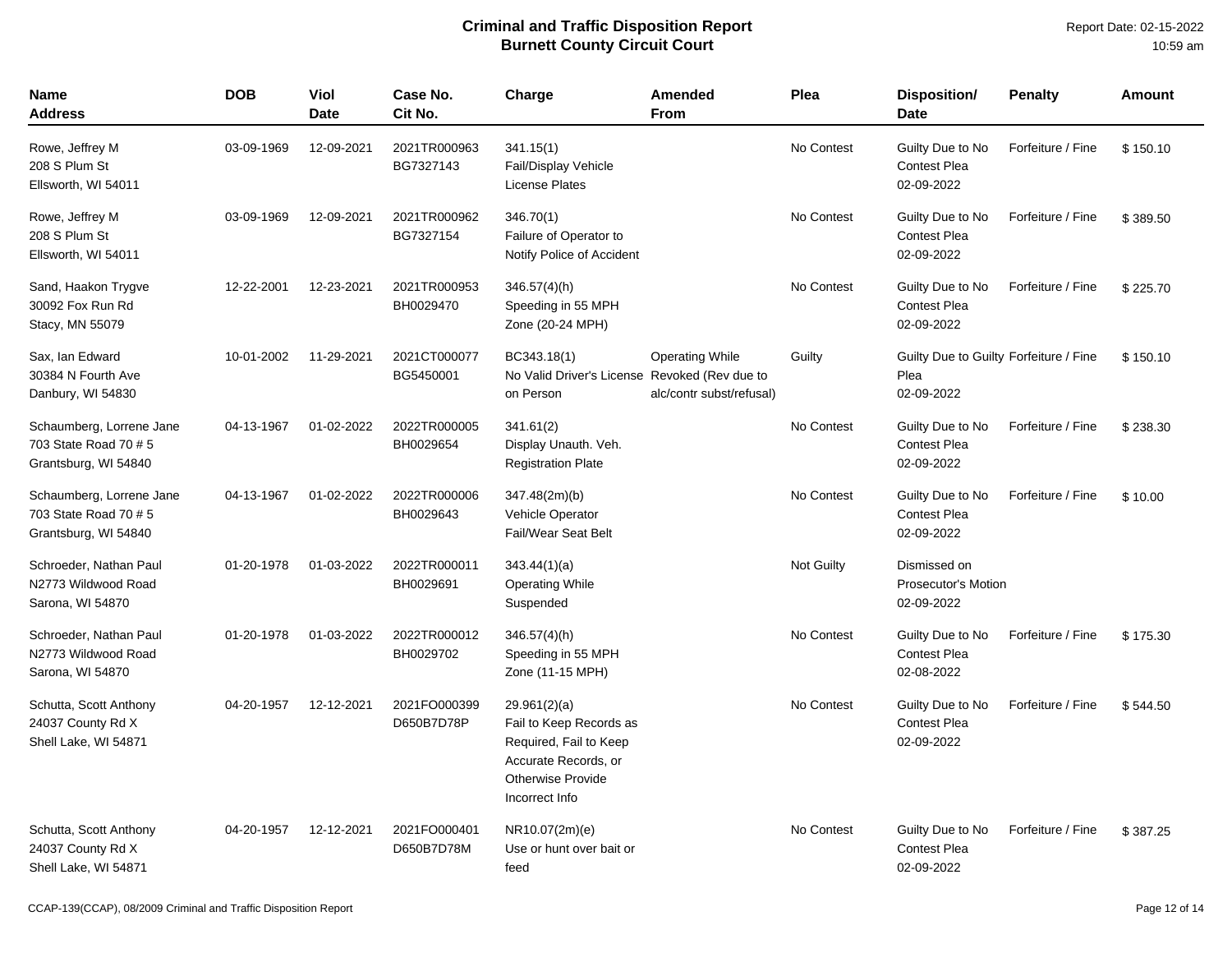| Name<br>Address                                                          | <b>DOB</b> | Viol<br><b>Date</b> | Case No.<br>Cit No.        | Charge                                                                                    | Amended<br><b>From</b>                        | Plea                                           | Disposition/<br><b>Date</b>                                  | <b>Penalty</b>    | <b>Amount</b> |
|--------------------------------------------------------------------------|------------|---------------------|----------------------------|-------------------------------------------------------------------------------------------|-----------------------------------------------|------------------------------------------------|--------------------------------------------------------------|-------------------|---------------|
| Schutta, Scott Anthony<br>24037 County Rd X<br>Shell Lake, WI 54871      | 04-20-1957 | 12-12-2021          | 2021FO000400<br>D650B7D78N | 29.024(1)<br>Hunt with Improper<br>License - R                                            |                                               | No Contest                                     | Guilty Due to No<br><b>Contest Plea</b><br>02-09-2022        | Forfeiture / Fine | \$234.90      |
| Seever, Shawn Glen<br>N2545 Cipra Rd<br>Sarona, WI 54870                 | 05-17-1977 | 12-20-2021          | 2021TR000948<br>BH0029455  | No Contest<br>347.48(2m)(b)<br>Vehicle Operator<br>Fail/Wear Seat Belt                    |                                               | Guilty Due to No<br>Contest Plea<br>02-09-2022 | Forfeiture / Fine                                            | \$10.00           |               |
| Smith, Joseph Daniel<br>64389 Badger Rd<br>Sandstone, MN 55072           | 09-22-2000 | 01-11-2022          | 2022TR000040<br>BF5931800  | No Contest<br>343.44(1)(a)<br><b>Operating While</b><br>Suspended                         |                                               | Guilty Due to No<br>Contest Plea<br>02-09-2022 | Forfeiture / Fine                                            | \$200.50          |               |
| Staples, Rodney D<br>Badger Rd<br>Lake Lina, MN 54830                    | 09-19-1966 | 08-24-2020          | 2020CT000050<br>BF0531296  | 343.44(1)(b)<br><b>Operating While Revoked</b><br>(Rev due to alc/contr<br>subst/refusal) |                                               |                                                | Dismissed on<br><b>Prosecutor's Motion</b><br>02-07-2022     |                   |               |
| Staples, Rodney D<br>63655 Badger Rd<br>Sandstone, MN 55072              | 09-19-1966 | 03-05-2020          | 2020CM000078               | 961.41(3g)(e)<br>Possession of THC<br>$[939.62(1)(b) - Repeater]$                         |                                               |                                                | Dismissed on<br>Prosecutor's Motion<br>02-07-2022            |                   |               |
|                                                                          |            | 03-05-2020          | 2020CM000078<br>KR8037HWXS | 961.573(1)<br>Possess Drug<br>Paraphernalia<br>$[939.62(1)(b) - Repeated]$                |                                               |                                                | Dismissed on<br>Prosecutor's Motion<br>02-07-2022            |                   |               |
| Staples, Jonathan Michael<br>13259 State Road 70<br>Grantsburg, WI 54840 | 01-08-2003 | 01-10-2022          | 2022TR000034<br>BH0029761  | 343.44(1)(a)<br><b>Operating While</b><br>Suspended                                       |                                               | No Contest                                     | Guilty Due to No<br>Contest Plea<br>02-09-2022               | Forfeiture / Fine | \$200.50      |
| Summer, Bryton Henry<br>23546 County Road X<br>Shell Lake, WI 54871      | 06-21-2004 | 12-25-2021          | 2021TR000955<br>BH0029562  | $346.57(4)$ (h)<br>Speeding in 55 MPH<br>Zone (20-24 MPH)                                 |                                               | No Contest                                     | Guilty Due to No<br><b>Contest Plea</b><br>02-09-2022        | Forfeiture / Fine | \$225.70      |
| Sundberg, Richard Clair<br>6041 10th Ave S<br>Minneapolis, MN 55417-3137 | 05-21-1970 | 07-03-2021          | 2021CM000195<br>BF0522594  | 346.63(1)(a)<br>OWI (2nd)                                                                 |                                               | Not Guilty                                     | Dismissed on<br><b>Prosecutor's Motion</b><br>02-10-2022     |                   |               |
|                                                                          |            | 07-03-2021          | 2021CM000195<br>3080KFFP4C | 947.01(1)<br><b>Disorderly Conduct</b>                                                    | Resisting or Obstructing Guilty<br>an Officer |                                                | Guilty Due to Guilty Forfeiture / Fine<br>Plea<br>02-10-2022 | Costs             | \$500.00      |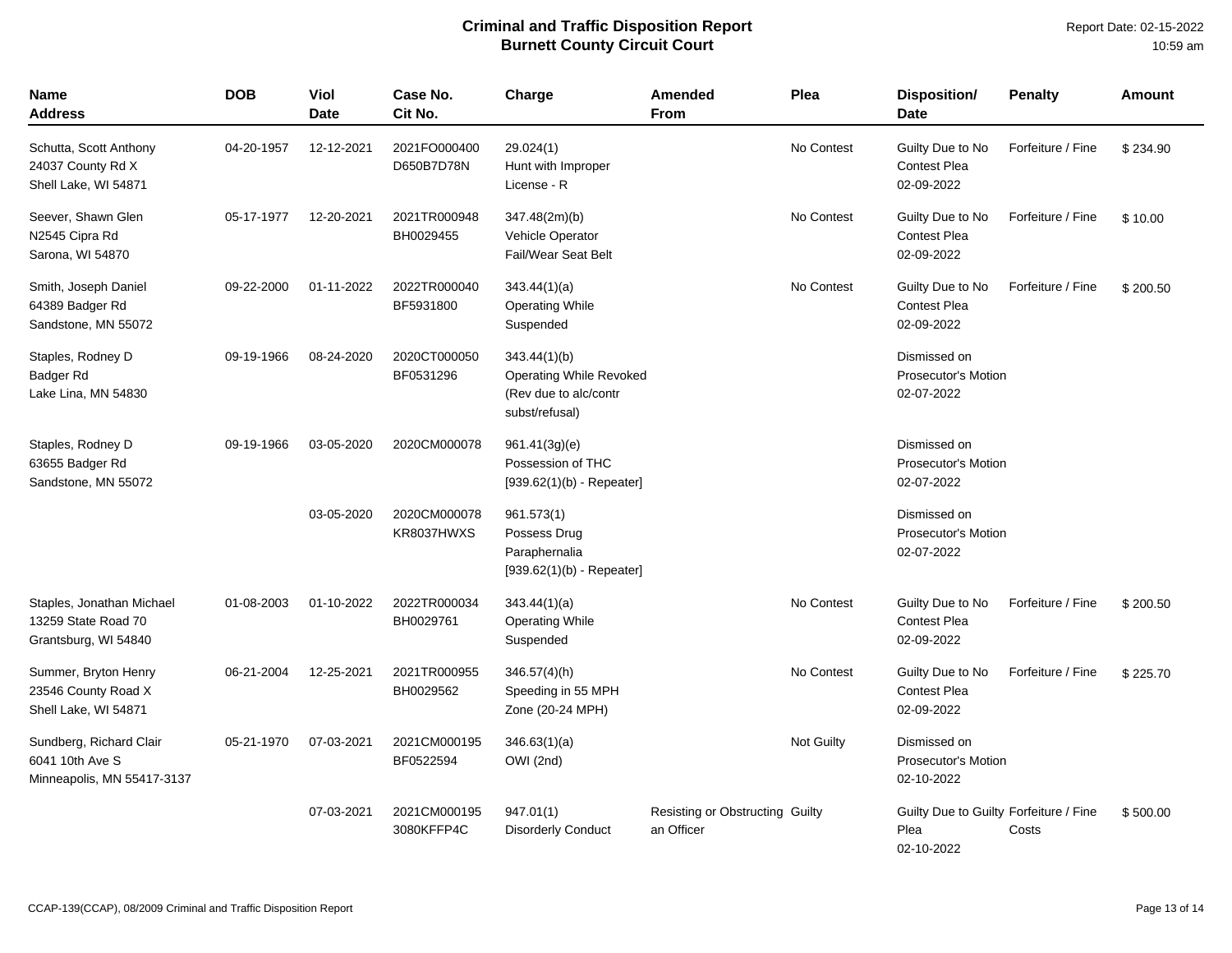| <b>Name</b><br><b>Address</b>                                            | <b>DOB</b> | <b>Viol</b><br>Date | Case No.<br>Cit No.        | Charge                                                                                   | Amended<br><b>From</b> | Plea       | Disposition/<br><b>Date</b>                                  | <b>Penalty</b>    | Amount   |
|--------------------------------------------------------------------------|------------|---------------------|----------------------------|------------------------------------------------------------------------------------------|------------------------|------------|--------------------------------------------------------------|-------------------|----------|
| Sundberg, Richard Clair<br>6041 10th Ave S<br>Minneapolis, MN 55417-3137 | 05-21-1970 | 07-03-2021          | 2021TR000546<br>BF0522605  | 346.935(2)<br>Possess Open<br>Intoxicants in MV-Driver                                   |                        | Guilty     | Guilty Due to Guilty Forfeiture / Fine<br>Plea<br>02-10-2022 |                   | \$263.50 |
| Swanson, Shawn Scott<br>7640 Bacon St<br>Siren, WI 54872                 | 05-18-1975 | 01-10-2022          | 2022TR000033<br>BH0029772  | 341.04(1)<br>Non-Registration of<br>Vehicle - Auto < 10,000<br>lbs                       |                        | No Contest | Guilty Due to No<br><b>Contest Plea</b><br>02-09-2022        | Forfeiture / Fine | \$175.30 |
| Taylor, Jaclyn Giikwe<br>24681 Saint Croix St<br>Webster, WI 54893       | 01-11-2002 | 12-25-2021          | 2021TR000956<br>BH0029551  | 347.48(2m)(d)<br>Vehicle Passenger Fail to<br>Wear Seat Belt                             |                        | No Contest | Guilty Due to No<br><b>Contest Plea</b><br>02-09-2022        | Forfeiture / Fine | \$10.00  |
| Thayer, Deserae Dawn<br>7371 Loon Creek Cir<br>Danbury, WI 54830         | 07-04-1995 | 01-02-2022          | 2022TR000010<br>BH0029680  | 346.935(2)<br>Possess Open<br>Intoxicants in MV-Driver                                   |                        | No Contest | Guilty Due to No<br><b>Contest Plea</b><br>02-09-2022        | Forfeiture / Fine | \$263.50 |
| Thayer, Sheldon Jules<br>7173 Loon Creek Circle<br>Danbury, WI 54830     | 05-25-1994 | 12-24-2021          | 2021TR000954<br>BH0029492  | 343.07(1g)(a)3<br>Operate Motor Vehicle by<br>Permittee w/o Authorized<br>Person over 21 |                        | No Contest | Guilty Due to No<br><b>Contest Plea</b><br>02-09-2022        | Forfeiture / Fine | \$200.50 |
| Tomberlin, Megan Lynn<br>28059 Johnson Lake Road<br>Webster, WI 54893    | 01-07-1982 | 01-28-2022          | 2022FO000029<br>L880SR68ZN | 943.13(1m)(b)<br>Trespass to Land-Remain<br>after Notice                                 |                        | No Contest | Guilty Due to No<br><b>Contest Plea</b><br>02-09-2022        | Forfeiture / Fine | \$263.50 |
| Vadner, Duane David<br>1517 Chippewa Trail<br>Luck, WI 54853             | 10-20-1976 | 01-01-2022          | 2022TR000009<br>BH0029632  | 346.57(2)<br>Failure to Keep Vehicle<br><b>Under Control</b>                             |                        | No Contest | Guilty Due to No<br>Contest Plea<br>02-09-2022               | Forfeiture / Fine | \$213.10 |
| Vadner, Duane David<br>1517 Chippewa Trail<br>Luck, WI 54853             | 10-20-1976 | 01-01-2022          | 2022TR000008<br>BH0029621  | 346.57(2)<br>Unreasonable and<br><b>Imprudent Speed</b>                                  |                        | No Contest | Guilty Due to No<br><b>Contest Plea</b><br>02-09-2022        | Forfeiture / Fine | \$213.10 |
| Ziegler, Brianna Lynn<br>79114 Rutabaga Rd<br>Sandstone, MN 55072        | 04-28-2001 | 12-19-2021          | 2021TR000950<br>BH6700293  | 343.05(3)(a)<br>Operate w/o Valid<br>License (1st Violation)                             |                        | No Contest | Guilty Due to No<br><b>Contest Plea</b><br>02-09-2022        | Forfeiture / Fine | \$200.50 |